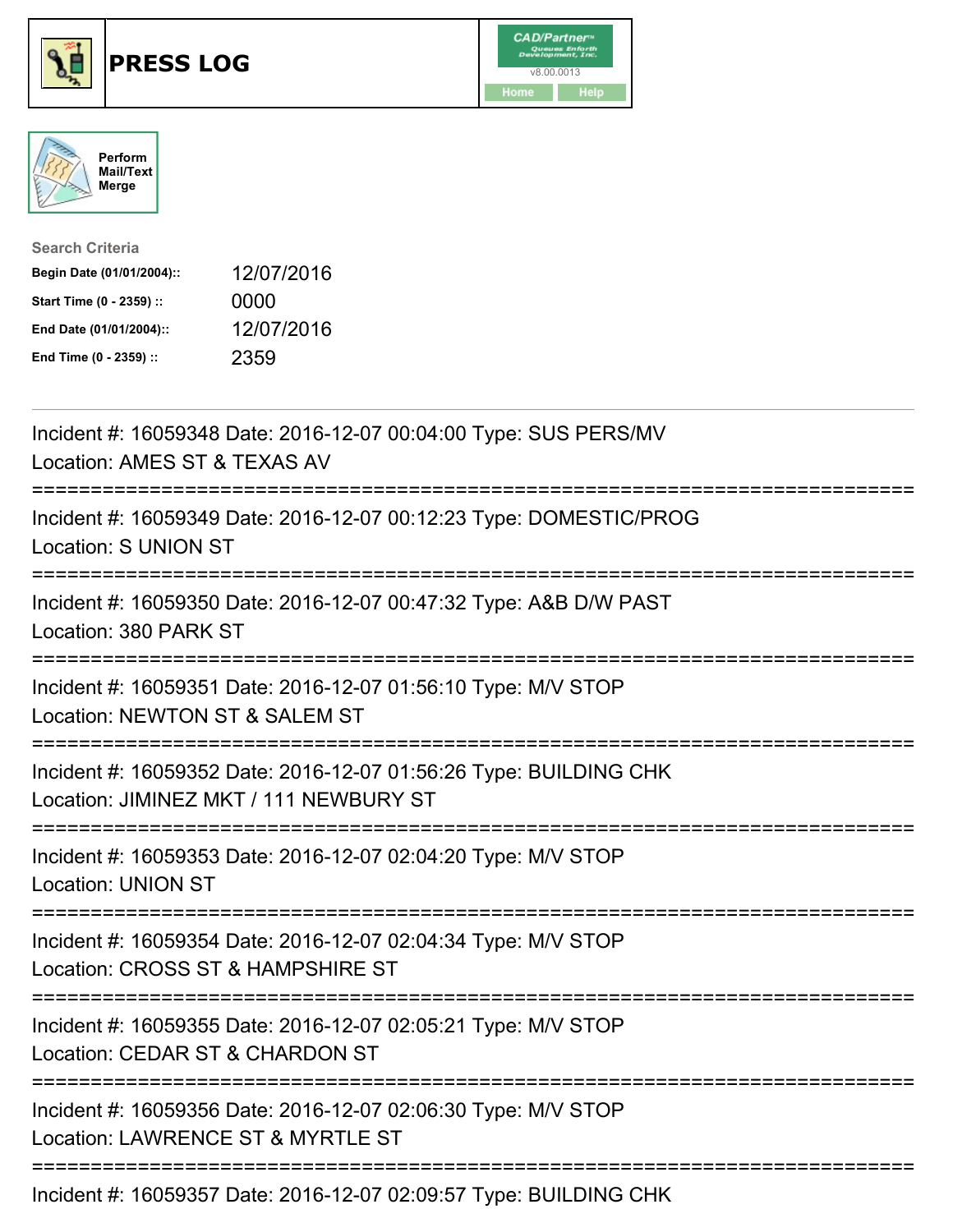Location: YESKA CAKES / 443 BROADWAY =========================================================================== Incident #: 16059358 Date: 2016-12-07 02:13:16 Type: BUILDING CHK Location: ARIAS MKT / 66 PARKER ST =========================================================================== Incident #: 16059359 Date: 2016-12-07 02:27:02 Type: M/V STOP Location: ANDOVER ST & NEWTON ST =========================================================================== Incident #: 16059360 Date: 2016-12-07 02:31:13 Type: BUILDING CHK Location: CAFE AZTECA / 180 COMMON ST =========================================================================== Incident #: 16059361 Date: 2016-12-07 02:45:41 Type: SPECIAL CHECK Location: SAM'S FOOD STORE / 389 BROADWAY =========================================================================== Incident #: 16059362 Date: 2016-12-07 02:58:08 Type: TRESPASSING Location: 18 FLORENCE ST =========================================================================== Incident #: 16059363 Date: 2016-12-07 03:04:03 Type: SUS PERS/MV Location: 13 W DALTON ST =========================================================================== Incident #: 16059364 Date: 2016-12-07 03:07:54 Type: BUILDING CHK Location: CVS PHARMACY / 266 BROADWAY =========================================================================== Incident #: 16059365 Date: 2016-12-07 03:13:47 Type: MV/BLOCKING Location: 112 MARSTON ST =========================================================================== Incident #: 16059366 Date: 2016-12-07 03:21:46 Type: ALARM/BURG Location: 579 ANDOVER ST =========================================================================== Incident #: 16059367 Date: 2016-12-07 03:28:21 Type: BUILDING CHK Location: SAM'S FOOD STORE / 389 BROADWAY =========================================================================== Incident #: 16059368 Date: 2016-12-07 03:43:59 Type: M/V STOP Location: BENNINGTON ST & MYRTLE ST =========================================================================== Incident #: 16059369 Date: 2016-12-07 03:54:00 Type: M/V STOP Location: 20 WINTHROP AV =========================================================================== Incident #: 16059370 Date: 2016-12-07 04:13:44 Type: GENERAL SERV Location: 112 MARSTON ST #105 =========================================================================== Incident #: 16059371 Date: 2016-12-07 05:25:49 Type: AUTO ACC/PI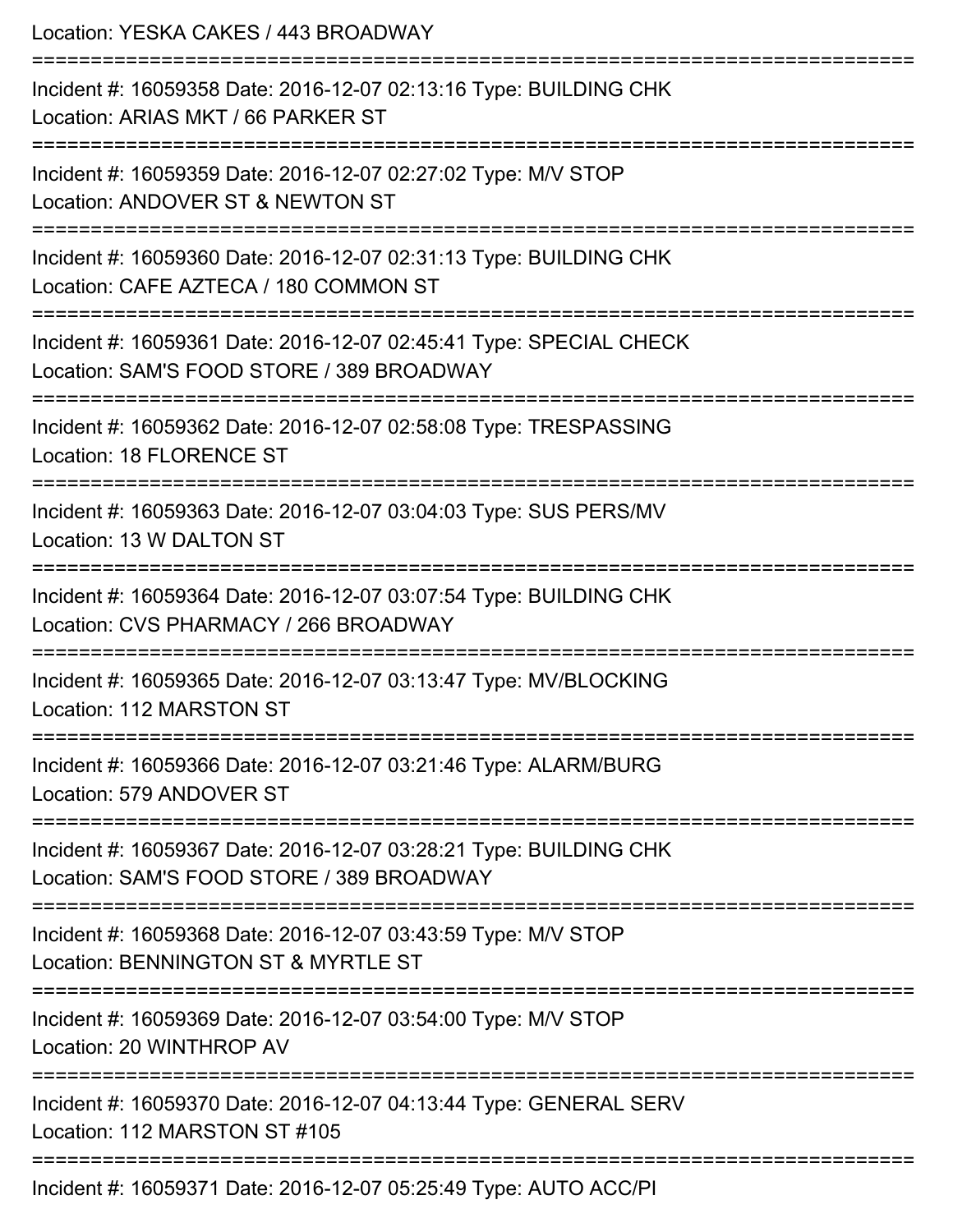| Incident #: 16059372 Date: 2016-12-07 06:55:34 Type: M/V STOP<br>Location: ANDOVER ST & PARKER ST                 |
|-------------------------------------------------------------------------------------------------------------------|
| Incident #: 16059373 Date: 2016-12-07 07:12:07 Type: M/V STOP<br>Location: BROADWAY & CROSS ST                    |
| Incident #: 16059374 Date: 2016-12-07 07:18:08 Type: PARK & WALK<br>Location: BROADWAY & HAVERHILL ST             |
| Incident #: 16059375 Date: 2016-12-07 07:24:29 Type: STOL/MV/PAS<br>Location: 22 MAPLE ST                         |
| Incident #: 16059376 Date: 2016-12-07 07:26:09 Type: WIRE DOWN<br>Location: FROST SCHOOL / 33 HAMLET ST           |
| Incident #: 16059377 Date: 2016-12-07 07:41:54 Type: INVEST CONT<br>Location: 67 NEWTON ST                        |
| Incident #: 16059378 Date: 2016-12-07 07:47:25 Type: AUTO ACC/PI<br>Location: 525 S BROADWAY                      |
| Incident #: 16059379 Date: 2016-12-07 07:58:48 Type: B&E/PAST<br>Location: COMMONWEALTH MOTOR / 1 COMMONWEALTH DR |
| Incident #: 16059380 Date: 2016-12-07 08:09:22 Type: INVEST CONT<br>Location: 187 ARLINGTON ST                    |
| Incident #: 16059381 Date: 2016-12-07 08:42:14 Type: ALARM/BURG<br>Location: 233 BROADWAY                         |
| Incident #: 16059382 Date: 2016-12-07 09:17:33 Type: SELECTIVE ENF<br>Location: BROADWAY                          |
| Incident #: 16059383 Date: 2016-12-07 09:28:52 Type: INVESTIGATION<br>Location: 42 NORRIS ST                      |
| Incident #: 16059384 Date: 2016-12-07 09:32:31 Type: TRESPASSING<br>Location: 256 FARNHAM ST                      |
| Incident #: 16059385 Date: 2016-12-07 09:45:08 Type: MV/BLOCKING                                                  |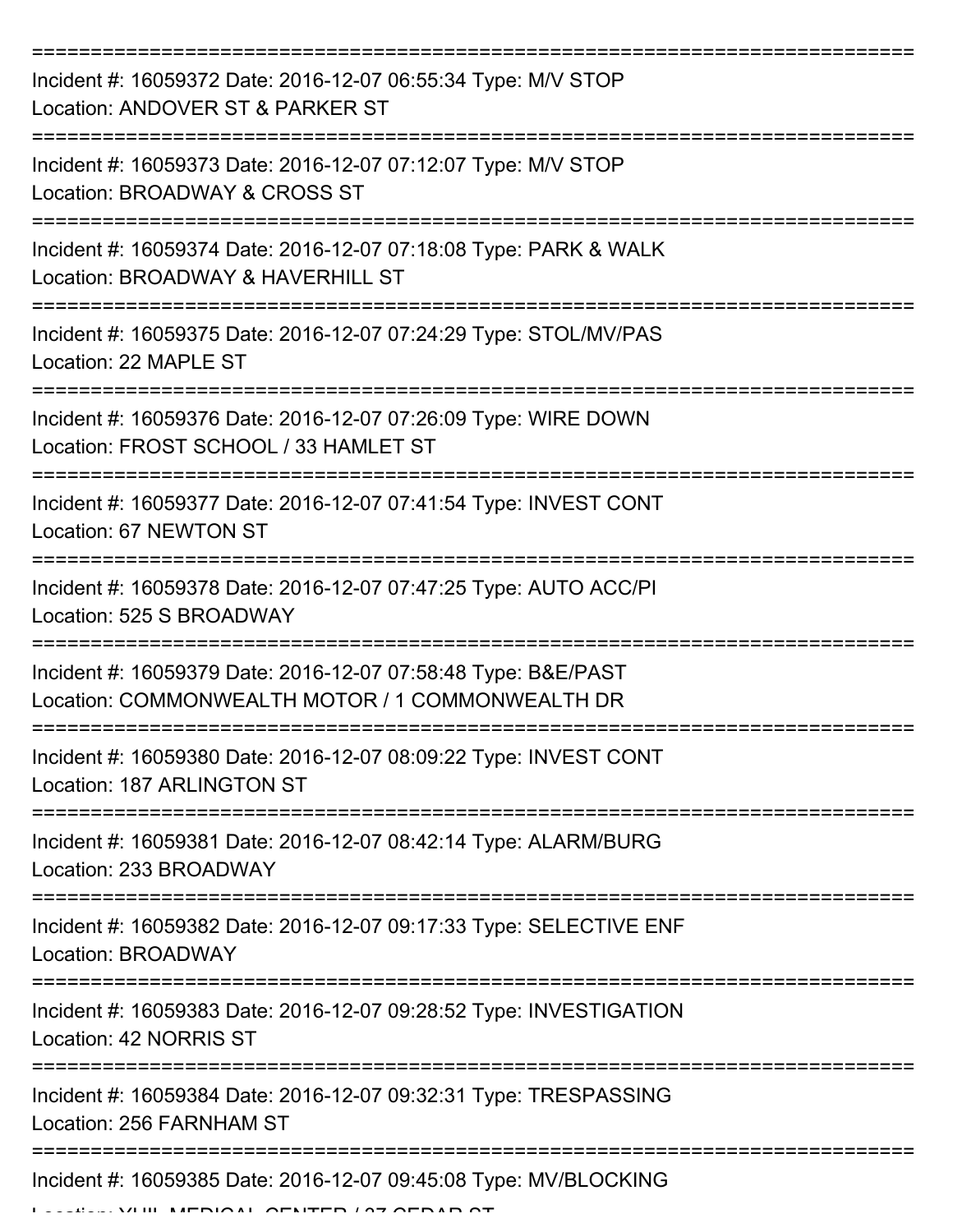| Incident #: 16059386 Date: 2016-12-07 09:46:15 Type: M/V STOP<br>Location: BROADWAY & TREMONT ST        |
|---------------------------------------------------------------------------------------------------------|
| Incident #: 16059387 Date: 2016-12-07 09:50:32 Type: MEDIC SUPPORT<br>Location: ESSEX ST & HAMPSHIRE ST |
| Incident #: 16059388 Date: 2016-12-07 09:54:58 Type: TRESPASSING<br>Location: 202 S UNION ST            |
| Incident #: 16059389 Date: 2016-12-07 09:57:10 Type: M/V STOP<br>Location: 50 COMMON ST                 |
| Incident #: 16059390 Date: 2016-12-07 10:09:47 Type: MV/BLOCKING<br>Location: HAVERHILL ST & WHITE ST   |
| Incident #: 16059391 Date: 2016-12-07 10:15:24 Type: M/V STOP<br>Location: 73 WINTHROP AV               |
| Incident #: 16059392 Date: 2016-12-07 10:19:24 Type: GENERAL SERV<br>Location: 350 WINTHROP AV          |
| Incident #: 16059393 Date: 2016-12-07 10:24:11 Type: M/V STOP<br>Location: HANCOCK ST & MELROSE TER     |
| Incident #: 16059394 Date: 2016-12-07 10:25:34 Type: SUS PERS/MV<br>Location: 20 OAKWOOD AV             |
| Incident #: 16059395 Date: 2016-12-07 10:35:16 Type: M/V STOP<br>Location: 28 MELROSE ST                |
| Incident #: 16059396 Date: 2016-12-07 10:48:40 Type: INVEST CONT<br>Location: 187 ARLINGTON ST FL 2     |
| Incident #: 16059397 Date: 2016-12-07 10:50:24 Type: M/V STOP<br>Location: LASALLE AV & S BROADWAY      |
| Incident #: 16059398 Date: 2016-12-07 10:51:28 Type: M/V STOP<br>Location: 28 MELROSE ST                |
| Incident #: 16059399 Date: 2016-12-07 10:54:21 Type: M/V STOP                                           |

Location: MADKET CT & C LINIION CT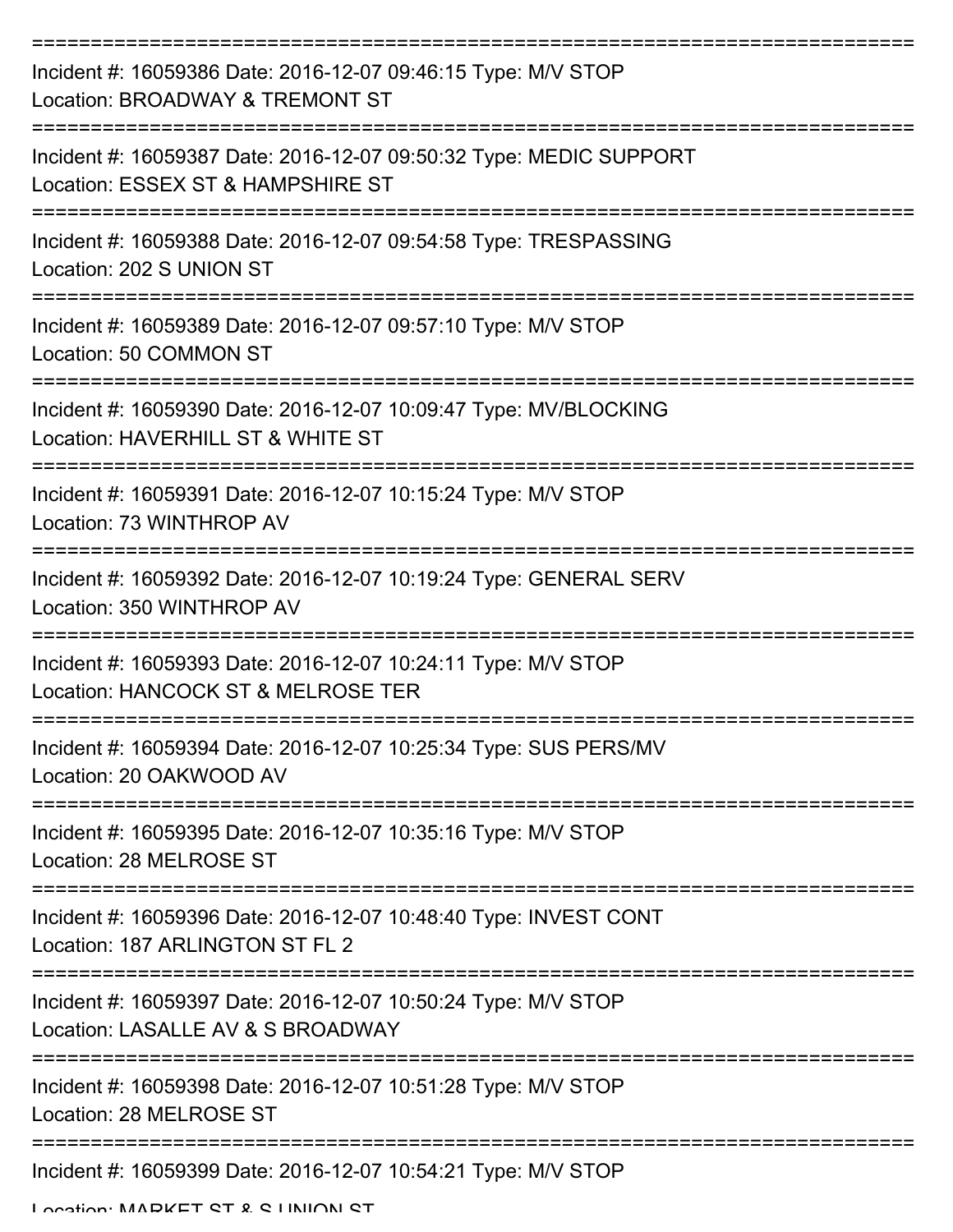| Incident #: 16059400 Date: 2016-12-07 11:02:15 Type: WARRANT SERVE<br>Location: 15 RAILROAD ST                  |
|-----------------------------------------------------------------------------------------------------------------|
| Incident #: 16059401 Date: 2016-12-07 11:10:23 Type: M/V STOP<br>Location: 35 SALEM ST                          |
| Incident #: 16059402 Date: 2016-12-07 11:21:37 Type: WARRANT SERVE<br>Location: 22 LINDEN ST                    |
| Incident #: 16059403 Date: 2016-12-07 11:34:44 Type: ALARM/BURG<br>Location: 106 CHESTER ST                     |
| Incident #: 16059404 Date: 2016-12-07 11:35:10 Type: M/V STOP<br>Location: BROADWAY & LOWELL ST                 |
| Incident #: 16059405 Date: 2016-12-07 11:37:08 Type: M/V STOP<br>Location: BRADFORD ST & HAMPSHIRE ST           |
| Incident #: 16059406 Date: 2016-12-07 11:39:13 Type: E911 HANGUP<br>Location: 7 KENT ST                         |
| Incident #: 16059407 Date: 2016-12-07 11:45:19 Type: INVEST CONT<br>Location: 380 PARK ST                       |
| Incident #: 16059408 Date: 2016-12-07 11:52:06 Type: M/V STOP<br>Location: 332 BROADWAY                         |
| Incident #: 16059409 Date: 2016-12-07 11:54:02 Type: AUTO ACC/PI<br>Location: RAINBOW APPARELS / 67 WINTHROP AV |
| Incident #: 16059410 Date: 2016-12-07 11:56:56 Type: SELECTIVE ENF<br>Location: MARKET ST & S UNION ST          |
| Incident #: 16059411 Date: 2016-12-07 11:59:50 Type: M/V STOP<br>Location: OSGOOD ST & SALEM ST                 |
| Incident #: 16059412 Date: 2016-12-07 12:03:09 Type: ALARM/HOLD<br>Location: 450 S BROADWAY                     |
| Incident #: 16059413 Date: 2016-12-07 12:04:49 Type: CK WELL BEING                                              |

Location: 19 WINTER ST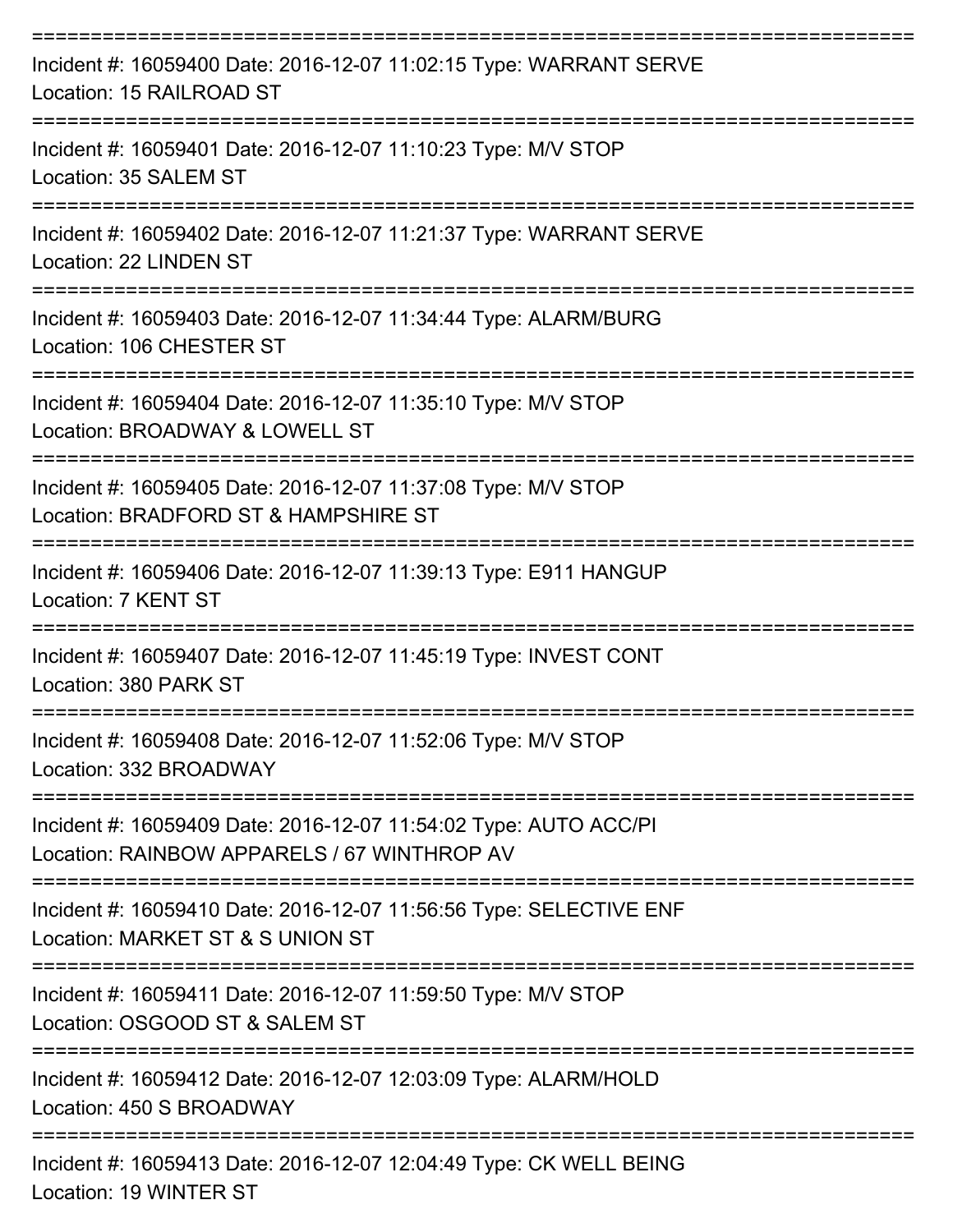| Incident #: 16059414 Date: 2016-12-07 12:07:56 Type: M/V STOP<br>Location: 122 AMESBURY ST                                         |
|------------------------------------------------------------------------------------------------------------------------------------|
| Incident #: 16059415 Date: 2016-12-07 12:08:24 Type: M/V STOP<br>Location: FRANKLIN ST & VALLEY ST                                 |
| Incident #: 16059416 Date: 2016-12-07 12:12:03 Type: M/V STOP<br>Location: OSGOOD ST & SALEM ST                                    |
| Incident #: 16059417 Date: 2016-12-07 12:16:11 Type: M/V STOP<br>Location: 471 BROADWAY                                            |
| Incident #: 16059418 Date: 2016-12-07 12:25:17 Type: M/V STOP<br>Location: OSGOOD ST & SALEM ST<br>=================               |
| Incident #: 16059419 Date: 2016-12-07 12:27:26 Type: M/V STOP<br>Location: 38 MELROSE ST                                           |
| Incident #: 16059421 Date: 2016-12-07 12:32:28 Type: CK WELL BEING<br>Location: LAZARUS HOUSE / 260 PARK ST                        |
| ==============<br>Incident #: 16059420 Date: 2016-12-07 12:33:00 Type: M/V STOP<br>Location: 28 HANCOCK ST                         |
| Incident #: 16059422 Date: 2016-12-07 12:35:54 Type: INVESTIGATION<br>Location: 70 N PARISH RD                                     |
| Incident #: 16059423 Date: 2016-12-07 12:47:13 Type: FIGHT<br>Location: 70 N PARISH RD                                             |
| --------------------------------<br>Incident #: 16059424 Date: 2016-12-07 13:00:19 Type: DISTURBANCE<br>Location: 233 HAVERHILL ST |
| Incident #: 16059425 Date: 2016-12-07 13:00:41 Type: THREATS<br>Location: 1 BENNINGTON ST                                          |
| Incident #: 16059426 Date: 2016-12-07 13:24:25 Type: INVESTIGATION<br>Location: JACKSON & SWAN                                     |
| Incident #: 16059427 Date: 2016-12-07 13:25:03 Type: CK WELL BEING<br>Location: 91 SUMMER ST #3                                    |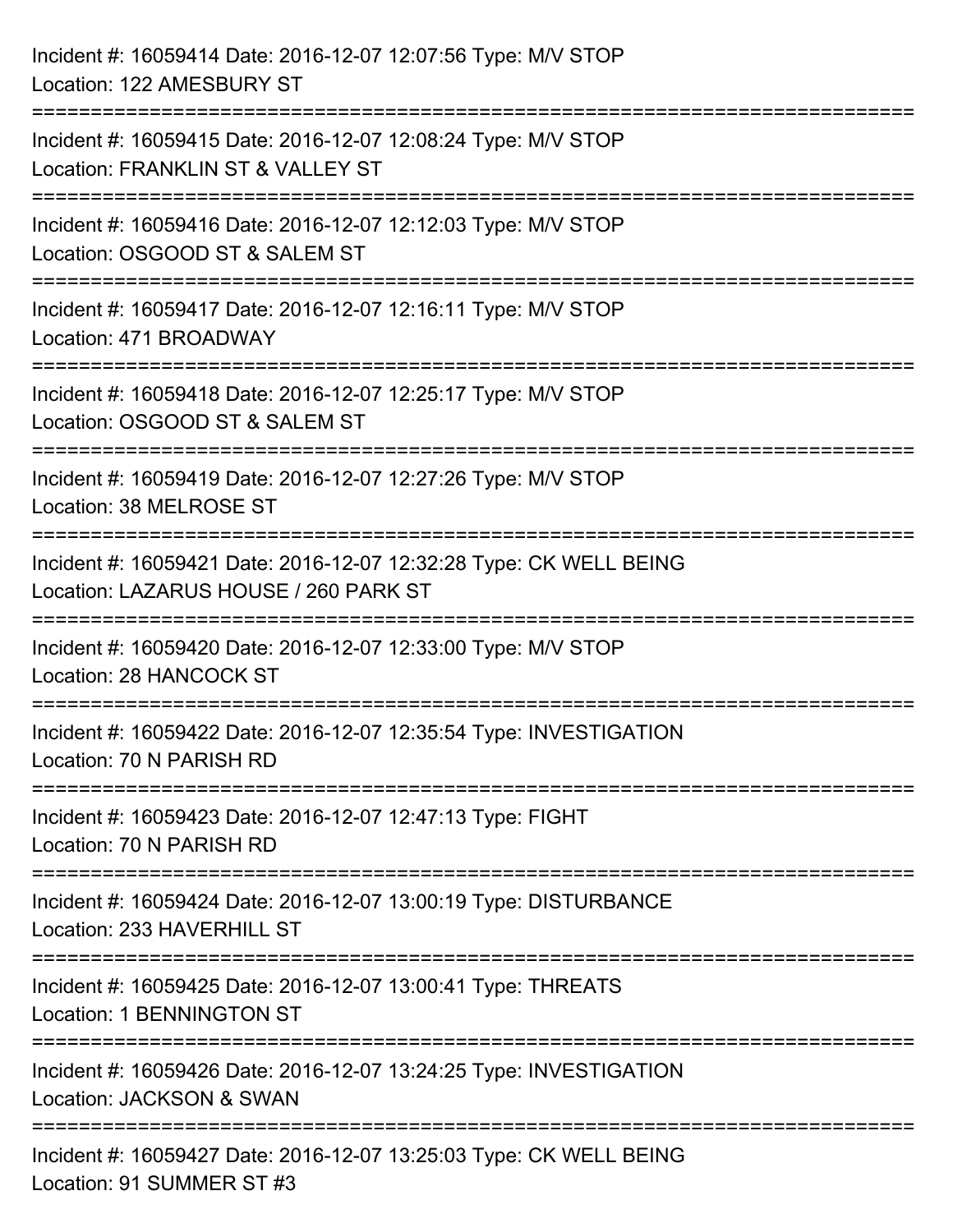| Incident #: 16059428 Date: 2016-12-07 13:39:22 Type: M/V STOP<br>Location: HAVERHILL ST & LAWRENCE ST                                |
|--------------------------------------------------------------------------------------------------------------------------------------|
| Incident #: 16059429 Date: 2016-12-07 13:52:47 Type: SELECTIVE ENF<br>Location: BRADFORD ST & BROADWAY                               |
| Incident #: 16059430 Date: 2016-12-07 13:56:02 Type: UNWANTEDGUEST<br>Location: 40 FLORAL ST FL 1ST                                  |
| Incident #: 16059431 Date: 2016-12-07 13:57:28 Type: WARRANT SERVE<br>Location: 38 FULTON ST                                         |
| Incident #: 16059432 Date: 2016-12-07 14:08:56 Type: INVESTIGATION<br>Location: 90 LOWELL ST<br>:=================================== |
| Incident #: 16059434 Date: 2016-12-07 14:14:39 Type: DOMESTIC/PROG<br>Location: HAVERHILL ST & LAWRENCE ST                           |
| Incident #: 16059433 Date: 2016-12-07 14:15:07 Type: WIRE DOWN<br>Location: 292 PROSPECT ST<br>=============                         |
| Incident #: 16059435 Date: 2016-12-07 14:17:13 Type: CK WELL BEING<br>Location: 386 LOWELL ST                                        |
| Incident #: 16059436 Date: 2016-12-07 14:25:31 Type: ALARM/BURG<br>Location: SHOWCASE CINEMA / 141 WINTHROP AV                       |
| Incident #: 16059437 Date: 2016-12-07 14:30:53 Type: UNKNOWN PROB<br>Location: 344 HAMPSHIRE ST FL 1ST                               |
| Incident #: 16059438 Date: 2016-12-07 14:36:41 Type: MEDIC SUPPORT<br>Location: 2 MUSEUM SQ #105                                     |
| Incident #: 16059439 Date: 2016-12-07 14:42:56 Type: CK WELL BEING<br>Location: 56 SULLIVAN AV #33                                   |
| Incident #: 16059440 Date: 2016-12-07 14:49:23 Type: LARCENY/PAST<br><b>Location: HAMPSHIRE ST</b>                                   |
| Incident #: 16059441 Date: 2016-12-07 14:57:23 Type: UNWANTEDGUEST<br>Location: 11 BAILEY ST FL 2ND                                  |

===========================================================================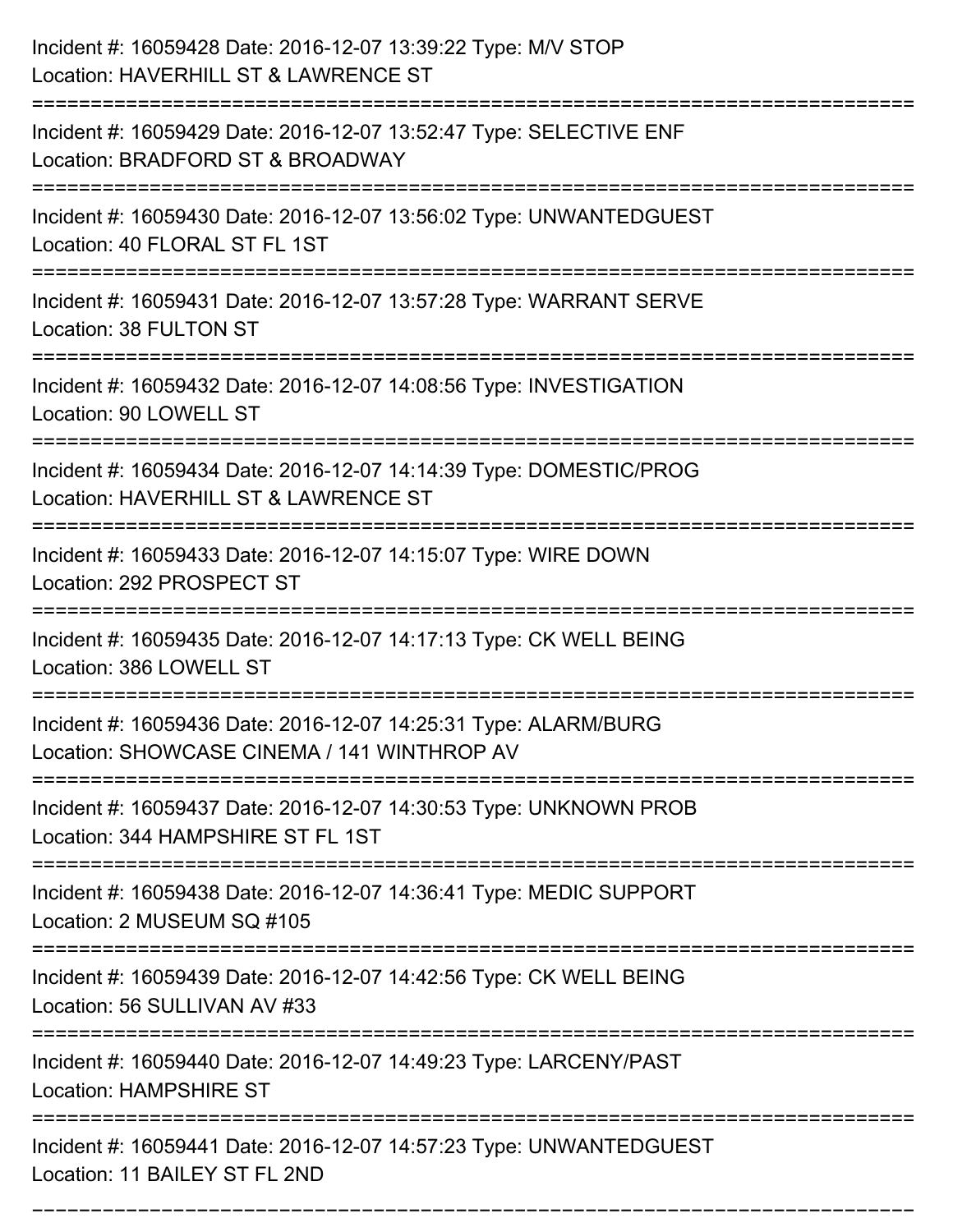| Incident #: 16059442 Date: 2016-12-07 15:12:45 Type: INVEST CONT<br>Location: FIRE DEPARTMENT / LOWELL                                  |
|-----------------------------------------------------------------------------------------------------------------------------------------|
| Incident #: 16059443 Date: 2016-12-07 15:18:16 Type: MEDIC SUPPORT<br>Location: 244 BROADWAY #13                                        |
| Incident #: 16059444 Date: 2016-12-07 15:19:25 Type: TRESPASSING<br>Location: 1 COMMONWEALTH DR<br>:=================================== |
| Incident #: 16059445 Date: 2016-12-07 15:24:38 Type: 209A/SERVE<br>Location: 116 HAVERHILL ST                                           |
| Incident #: 16059446 Date: 2016-12-07 15:30:02 Type: DISTURBANCE<br>Location: LIBRARY / LAWRENCE & OAK                                  |
| Incident #: 16059447 Date: 2016-12-07 15:30:37 Type: M/V STOP<br>Location: CARVER ST & SALEM ST                                         |
| Incident #: 16059448 Date: 2016-12-07 15:34:05 Type: WOMAN DOWN<br>Location: 120 BROADWAY                                               |
| Incident #: 16059449 Date: 2016-12-07 15:34:31 Type: 209A/SERVE<br>Location: 103 HAVERHILL ST                                           |
| Incident #: 16059450 Date: 2016-12-07 15:46:27 Type: NOTIFICATION<br>Location: 75 CAMBRIDGE ST FL 2                                     |
| Incident #: 16059451 Date: 2016-12-07 15:47:28 Type: 209A/SERVE<br>Location: 22 NESMITH ST                                              |
| Incident #: 16059452 Date: 2016-12-07 15:47:32 Type: ALARM/BURG<br>Location: 41 S BOWDOIN ST                                            |
| Incident #: 16059453 Date: 2016-12-07 15:54:33 Type: 209A/SERVE<br>Location: 152 OXFORD                                                 |
| Incident #: 16059454 Date: 2016-12-07 15:58:14 Type: M/V STOP<br>Location: BROADWAY & COMMON ST                                         |
| Incident #: 16059455 Date: 2016-12-07 16:02:46 Type: M/V STOP<br>Location: CANAL ST & MILL ST                                           |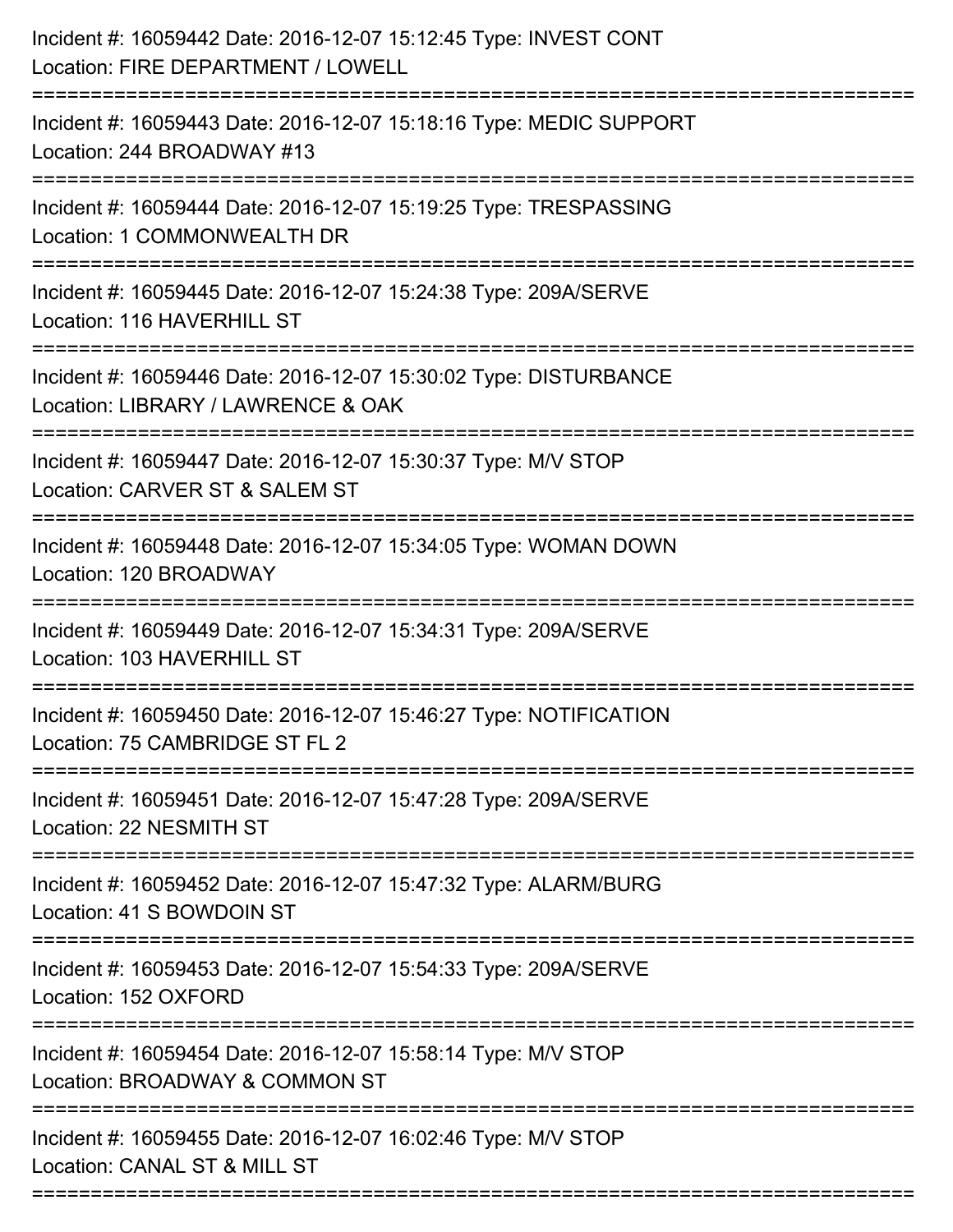Location: 50 BROADWAY

| Incident #: 16059457 Date: 2016-12-07 16:22:32 Type: SHOTS FIRED<br>Location: 8 SARATOGA TER #1ST                  |
|--------------------------------------------------------------------------------------------------------------------|
| Incident #: 16059458 Date: 2016-12-07 16:52:50 Type: ANIMAL COMPL<br>Location: 9 BEACON ST                         |
| Incident #: 16059459 Date: 2016-12-07 16:59:18 Type: ALARM/BURG<br>Location: 267 MERRIMACK ST                      |
| Incident #: 16059460 Date: 2016-12-07 17:20:14 Type: NOTIFICATION<br>Location: 577 HAVERHILL ST FL 1               |
| Incident #: 16059461 Date: 2016-12-07 17:29:17 Type: HIT & RUN PED<br>Location: HAVERHILL ST & MAY ST              |
| Incident #: 16059462 Date: 2016-12-07 17:44:27 Type: 209A/SERVE<br>Location: 16 CRESCENT ST                        |
| -------------<br>Incident #: 16059463 Date: 2016-12-07 17:45:28 Type: M/V STOP<br>Location: CROSBY ST & S BROADWAY |
| Incident #: 16059464 Date: 2016-12-07 17:50:21 Type: SUICIDE ATTEMPT<br>Location: 122 BRADFORD ST                  |
| Incident #: 16059465 Date: 2016-12-07 17:54:31 Type: M/V STOP<br>Location: ANDOVER ST & PARKER ST                  |
| Incident #: 16059466 Date: 2016-12-07 17:57:15 Type: M/V STOP<br>Location: JAMAICA ST & S UNION ST                 |
| Incident #: 16059467 Date: 2016-12-07 18:04:52 Type: M/V STOP<br>Location: COMMUNITY AV & HAVERHILL ST             |
| Incident #: 16059468 Date: 2016-12-07 18:11:13 Type: M/V STOP<br>Location: CAMBRIDGE ST & WINTHROP AV              |
| Incident #: 16059469 Date: 2016-12-07 18:11:47 Type: SUS PERS/MV<br>Location: 29 MARLBORO ST                       |
|                                                                                                                    |

Incident #: 16059470 Date: 2016 12 07 18:13:50 Type: M/V STOP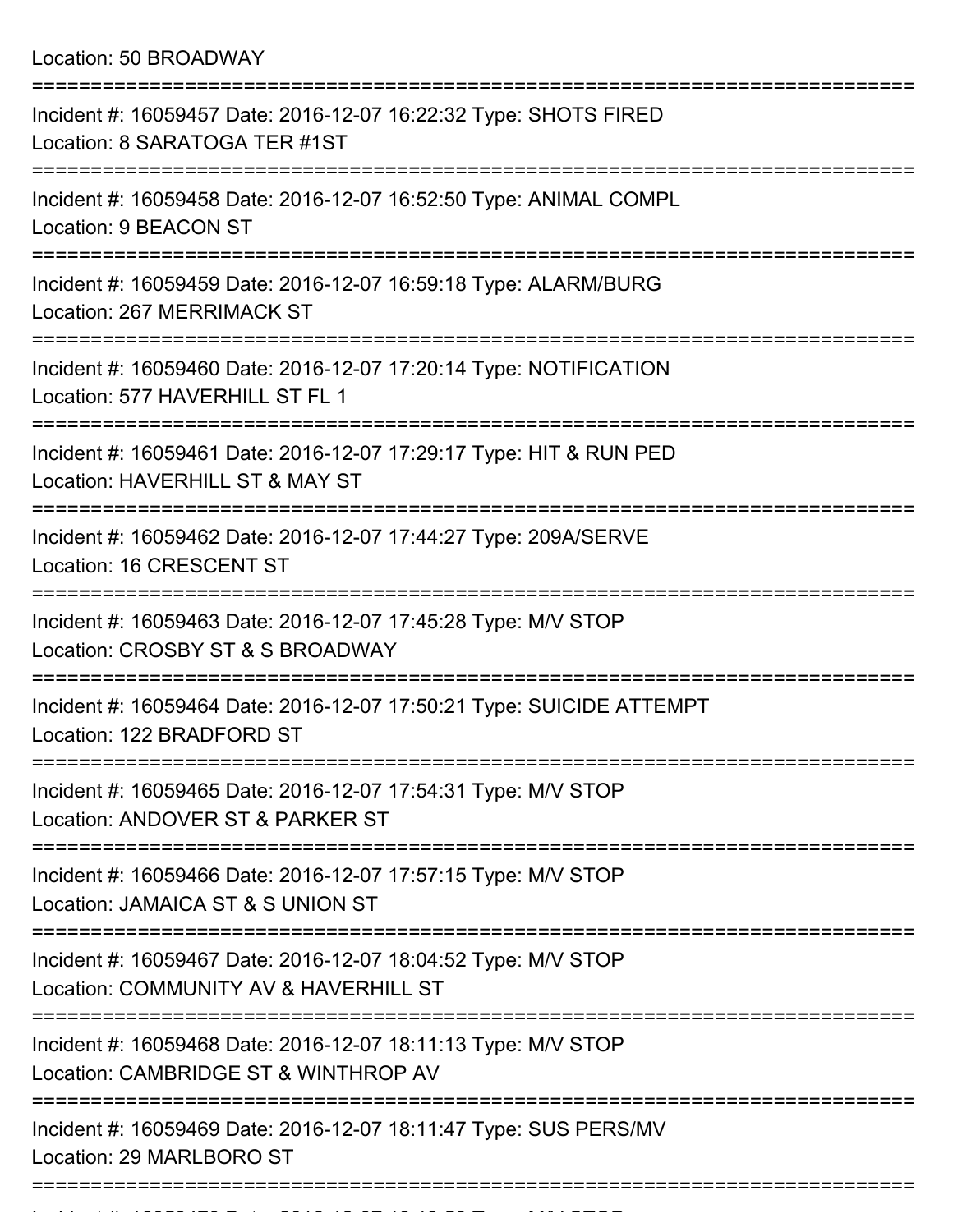Location: 85 MANCHESTER ST

| Incident #: 16059471 Date: 2016-12-07 18:17:28 Type: UNWANTEDGUEST<br>Location: 317 HAMPSHIRE ST #D                       |
|---------------------------------------------------------------------------------------------------------------------------|
| Incident #: 16059472 Date: 2016-12-07 18:27:54 Type: INVEST CONT<br>Location: LOAN USA / 92 BROADWAY                      |
| Incident #: 16059473 Date: 2016-12-07 18:38:38 Type: M/V STOP<br>Location: HAVERHILL ST & WHITE ST                        |
| Incident #: 16059474 Date: 2016-12-07 18:39:10 Type: GENERAL SERV<br>Location: 28 TOWERHILL ST                            |
| Incident #: 16059475 Date: 2016-12-07 18:49:40 Type: M/V STOP<br>Location: LOWELL ST & OXFORD ST                          |
| Incident #: 16059476 Date: 2016-12-07 18:52:20 Type: M/V STOP<br>Location: 55 HAMPSHIRE ST                                |
| Incident #: 16059477 Date: 2016-12-07 18:53:44 Type: ALARM/BURG<br>Location: 169 ESSEX ST                                 |
| Incident #: 16059478 Date: 2016-12-07 18:59:16 Type: GENERAL SERV<br>Location: 149 BAILEY ST                              |
| Incident #: 16059479 Date: 2016-12-07 18:59:39 Type: ANIMAL COMPL<br>Location: GREENWOOD ST & LOWELL ST                   |
| Incident #: 16059480 Date: 2016-12-07 19:16:43 Type: HIT & RUN M/V<br>Location: LAWRENCE BOYS + GIRLS CLUB / 136 WATER ST |
| Incident #: 16059481 Date: 2016-12-07 19:27:17 Type: M/V STOP<br>Location: 14 E LAUREL ST                                 |
| Incident #: 16059482 Date: 2016-12-07 19:47:02 Type: M/V STOP<br>Location: 262 HAMPSHIRE ST                               |
| Incident #: 16059483 Date: 2016-12-07 20:20:26 Type: 911 HANG UP<br>Location: 34 HAVERHILL ST FL 3                        |
|                                                                                                                           |